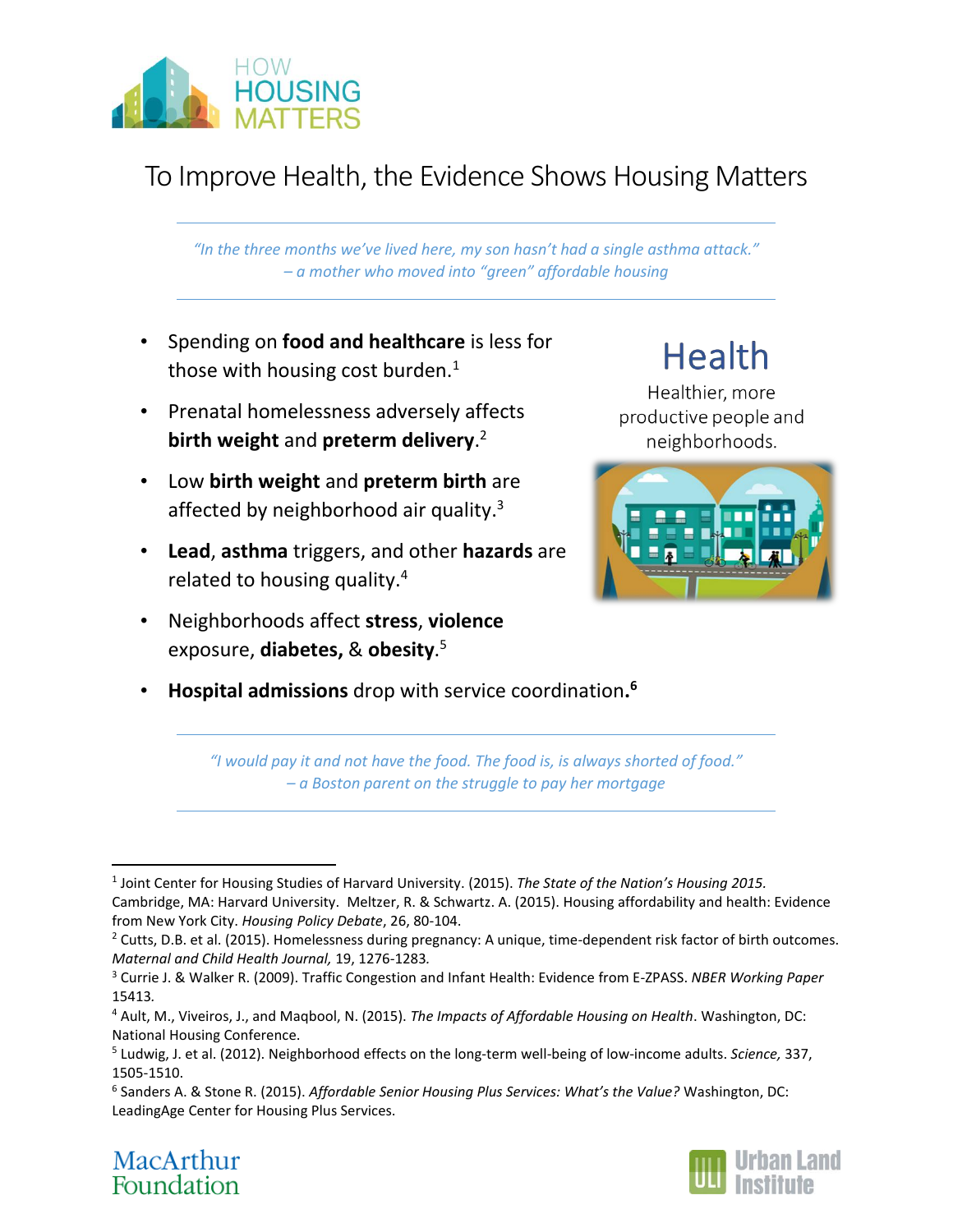

### To Improve Education, the Evidence Shows Housing Matters

*"That's my biggest problem with all the moves. They have to adjust all over." – a mother in the Moving to Opportunity demonstration on making multiple moves*

- **Child enrichment** spending is higher when rent is 30% of income. $1$
- Kids are more likely to **dropout** or have low **reading & math scores** if they move frequently.2
- **Academic** & **behavior problems** are connected with housing quality.3
- Low-income kids' **achievement gap** narrows in a low-poverty neighborhood school.<sup>4</sup>



Better educational opportunities and outcomes for children.



• 1 in 4 voucher recipients live near schools ranked in their state's **bottom 10th**. 5

> *"My son's going to be able to go to a better school." – a mother on her impeding move due to public housing redevelopment*

<sup>5</sup> Ellen, I.G. & Horn, K.M. (2012). *Do Federally Assisted Households Have Access to High Performing Public Schools?* Washington, DC: Poverty & Race Research Action Council.





 <sup>1</sup> Newman, S. J. & Holupka, S. (2014). Housing affordability and investments in children. *Journal of Housing Economics*, 24, 89-100.

<sup>2</sup> Garriss-Hardy, B. & Vrooman, C. (2005.) *School stability and school performance: A review of the literature*. Greensboro, NC: National Center for Homeless Education, SERVE Center at the University of North Carolina at Greensboro.

<sup>&</sup>lt;sup>3</sup> Coley, R.L., Leventhal, T., Lynch, A.D., & Kull, M. (2013). Relations between housing characteristics and the wellbeing of low-income children and adolescents. *Developmental Psychology*, 49, 1775-89.

<sup>4</sup> Schwartz, H. (2010). *Housing Policy Is School Policy.* New York : The Century Foundation Inc.